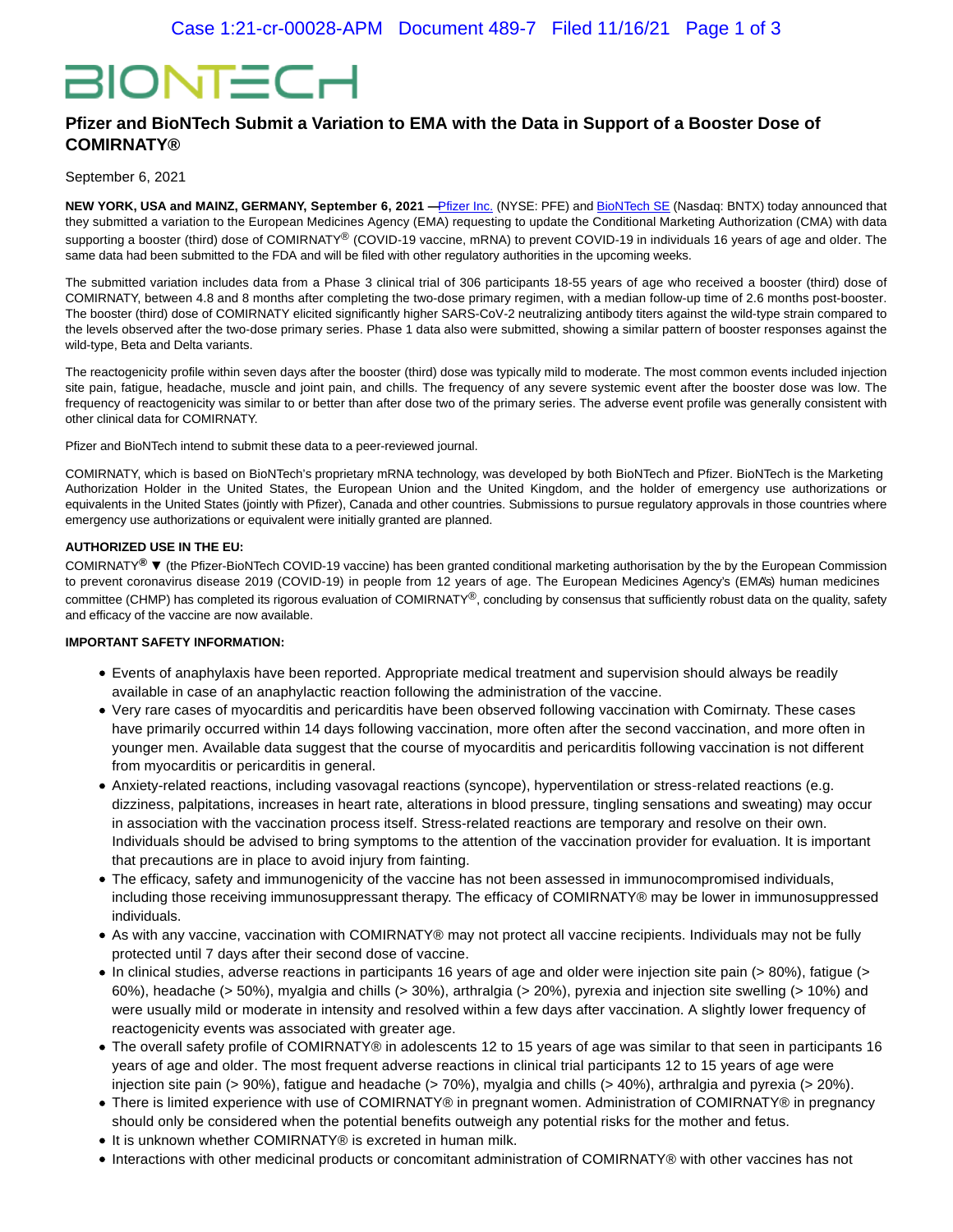been studied.

For complete information on the safety of COMIRNATY® always make reference to the approved Summary of Product Characteristics and Package Leaflet available in all the languages of the European Union on the EMA website.

The black equilateral triangle denotes that additional monitoring is required to capture any adverse reactions. This will allow quick identification of new safety information. Individuals can help by reporting any side effects they may get. Side effects can be reported to [EudraVigilance](https://www.globenewswire.com/Tracker?data=l12vVhrH5wD8mTvC6YQ1xQauRvPtZawj5tF8qZIoZJz7fgbRF8GGkedAbGlA-vDJqOUTmtCF7oeD6j9b3Wzusw==) or directly to BioNTech using emai[l medinfo@biontech.de,](https://www.globenewswire.com/Tracker?data=3U4kkQLciuRvdCHo_DvSsx1b1Oo5Aj1DYK-lt8V712TKrV1yScyJx0uQd-yRRqjZFXlWJBhethqKOVO_g-8mr1CuHQCWGKoDYDAO_uZSky8=) telephone +49 6131 9084 0, or via the websit[e www.biontech.de.](https://www.globenewswire.com/Tracker?data=-3kzt_hWJRXSGIXQiFdAmkbT1SyWhUv5EeHSoa8n9TN7Hego3ydfGgEZTivMvE8W9ftUkLBLzCNDBgVlhAPo9Q==)

The Pfizer-BioNTech COVID-19 vaccine has not been approved or licensed by the U.S. Food and Drug Administration (FDA), but has been authorized for emergency use by FDA under an Emergency Use Authorization (EUA) to prevent Coronavirus Disease 2019 (COVID-19) caused by severe acute respiratory syndrome coronavirus 2 (SARS-CoV-2) for use in individuals 12 years of age and older. The emergency use of this product is only authorized for the duration of the declaration that circumstances exist justifying the authorization of emergency use of the medical product under Section 564 (b) (1) of the FD&C Act unless the declaration is terminated or authorization revoked sooner. Please see Emergency Use Authorization (EUA) Fact Sheet for Healthcare Providers Administering Vaccine (Vaccination Providers) and Full EUA Prescribing Information available at [https://www.cvdvaccine-us.com/.](https://www.globenewswire.com/Tracker?data=IOCkF5OKAPGxXEnYAt83qNjUe8tXOwWtfZv57N0q7-qpkbm0Qux1NELDt7woeGIOhVeMUlHbBBU63FBhtgniX02VRhtgG9ivytObKnHYbX9F1-jQIsRjhBupIEsKqgGC)

#### **About Pfizer: Breakthroughs That Change Patients' Lives**

At Pfizer, we apply science and our global resources to bring therapies to people that extend and significantly improve their lives. We strive to set the standard for quality, safety and value in the discovery, development and manufacture of health care products, including innovative medicines and vaccines. Every day, Pfizer colleagues work across developed and emerging markets to advance wellness, prevention, treatments and cures that challenge the most feared diseases of our time. Consistent with our responsibility as one of the world's premier innovative biopharmaceutical companies, we collaborate with health care providers, governments and local communities to support and expand access to reliable, affordable health care around the world. For more than 170 years, we have worked to make a difference for all who rely on us. We routinely post information that may be important to investors on our website at [www.Pfizer.com.](https://www.globenewswire.com/Tracker?data=-3kzt_hWJRXSGIXQiFdAmg31rymIJiFSLQIP8BMQZWZNM7_rrZdwk_qu8X4LyvbIWf-tjzdlQ8mZ0kQCyHredQ==) In addition, to learn more, please visit us on [www.Pfizer.com a](https://www.globenewswire.com/Tracker?data=-3kzt_hWJRXSGIXQiFdAmuEwUlcvkV3eztysHMB2GK3-HK2MbESjSd4LK3lxOR9tw6XLetgSgIzAXH65A0kJMQ==)nd follow us on Twitter at [@Pfizer a](https://www.globenewswire.com/Tracker?data=up2SA5-XU3T97oZ7nVp1NyQELDKEyVKs3KgAEB04914PzWYJ9UgefburckI9f0sIEkFWhUNv9vLqk9gczMd1iA==)nd [@Pfizer News,](https://www.globenewswire.com/Tracker?data=up2SA5-XU3T97oZ7nVp1N8fewQ91alv2U13qFofQD-88vchSgUEgRvlRpW0VK3zIX_8GFJZZSgSOa2Cyb4w2i0CDWGJZHZzmdZInw6nSUSc=) [LinkedIn,](https://www.globenewswire.com/Tracker?data=VSuOz6a3jX2leJd0KKadqEqDP7cMaQwrNohgrvswls27IvKa450im0jWA3mNoM6aoRqOpvOhPvkalMWqPcS0U26ElcMaQQ6OpGjC0uMGysE=) [YouTube a](https://www.globenewswire.com/Tracker?data=ONfgJM9ZghRX6ON_B4REGCQ26Bhti6qT7JodyUtT5rQNDbt7Af7v0zfl47zxExY6SlarnzoAVsYfINzw-aaOOg==)nd like us on Facebook a[t www.facebook.com/Pfizer.](https://www.globenewswire.com/Tracker?data=-3kzt_hWJRXSGIXQiFdAmkFX88YiGWxc39-ajnPrdMjRkRQktPatVnN8B4PyKe3OTe4b3udGQWmk5ZX1znGsZJp2KgYbFitKt4njpGdXGPo=)

#### **Pfizer Disclosure Notice**

The information contained in this release is as of September 6, 2021. Pfizer assumes no obligation to update forward-looking statements contained in this release as the result of new information or future events or developments.

This release contains forward-looking information about Pfizer's efforts to combat COVID-19, the collaboration between BioNTech and Pfizer to develop a COVID-19 vaccine, the BNT162 mRNA vaccine program and COMIRNATY (COVID-19 Vaccine, mRNA) (BNT162b2) (including a potential booster (third) dose, a variation submitted to the EMA requesting to update the CMA with data supporting a booster (third) dose of BNT 162b2 to prevent COVID-19 in individuals 16 years of age and older and the submission of a sBLA for a potential booster (third) dose of BNT162b2 in individuals 16 years of age and older in the U.S., qualitative assessments of available data, potential benefits, expectations for clinical trials, the anticipated timing of regulatory submissions, regulatory approvals or authorizations and anticipated manufacturing, distribution and supply) involving substantial risks and uncertainties that could cause actual results to differ materially from those expressed or implied by such statements. Risks and uncertainties include, among other things, the uncertainties inherent in research and development, including the ability to meet anticipated clinical endpoints, commencement and/or completion dates for clinical trials, regulatory submission dates, regulatory approval dates and/or launch dates, as well as risks associated with preclinical and clinical data (including the Phase 3 data), including the possibility of unfavorable new preclinical, clinical or safety data and further analyses of existing preclinical, clinical or safety data; whether and when our Phase 3 clinical trial will demonstrate protection from infection or disease following a booster (third) dose, which is the subject of ongoing study; the ability to produce comparable clinical or other results, including the rate of vaccine effectiveness and safety and tolerability profile observed to date, in additional analyses of the Phase 3 trial and additional studies or in larger, more diverse populations following commercialization; the ability of BNT162b2 to prevent COVID-19 caused by emerging virus variants; the risk that more widespread use of the vaccine will lead to new information about efficacy, safety, or other developments, including the risk of additional adverse reactions, some of which may be serious; the risk that preclinical and clinical trial data are subject to differing interpretations and assessments, including during the peer review/publication process, in the scientific community generally, and by regulatory authorities; whether and when additional data from the BNT162 mRNA vaccine program will be published in scientific journal publications and, if so, when and with what modifications and interpretations; whether regulatory authorities will be satisfied with the design of and results from these and any future preclinical and clinical studies; whether and when the submission of the sBLA for a potential booster (third) dose in the U.S. will be accepted for review, whether and when applications for a potential booster (third) dose will be filed in any other jurisdictions and whether and when other biologics license and/or emergency use authorization applications or amendments to any such applications may be filed in particular jurisdictions for BNT162b2 or any other potential vaccines that may arise from the BNT162 program, and if obtained, whether or when such emergency use authorization or licenses will expire or terminate; whether and when any applications that may be pending or filed for BNT162b2 (including the sBLA, the variation to the CMA or any requested amendments to the emergency use or conditional marketing authorizations) or other vaccines that may result from the BNT162 program may be approved by particular regulatory authorities, which will depend on myriad factors, including making a determination as to whether the vaccine's benefits outweigh its known risks and determination of the vaccine's efficacy and, if approved, whether it will be commercially successful; decisions by regulatory authorities impacting labeling or marketing, manufacturing processes, safety and/or other matters that could affect the availability or commercial potential of a vaccine, including development of products or therapies by other companies; disruptions in the relationships between us and our collaboration partners, clinical trial sites or third-party suppliers; the risk that demand for any products may be reduced or no longer exist; risks related to the availability of raw materials to manufacture a vaccine; challenges related to our vaccine's ultra-low temperature formulation, two-dose schedule and attendant storage, distribution and administration requirements, including risks related to storage and handling after delivery by Pfizer; the risk that we may not be able to successfully develop other vaccine formulations, booster doses or new variantspecific vaccines; the risk that we may not be able to create or scale up manufacturing capacity on a timely basis or maintain access to logistics or supply channels commensurate with global demand for our vaccine, which would negatively impact our ability to supply the estimated numbers of doses of our vaccine within the projected time periods as previously indicated; whether and when additional supply agreements will be reached; uncertainties regarding the ability to obtain recommendations from vaccine advisory or technical committees and other public health authorities and uncertainties regarding the commercial impact of any such recommendations; challenges related to public vaccine confidence or awareness; uncertainties regarding the impact of COVID-19 on Pfizer's business, operations and financial results; and competitive developments.